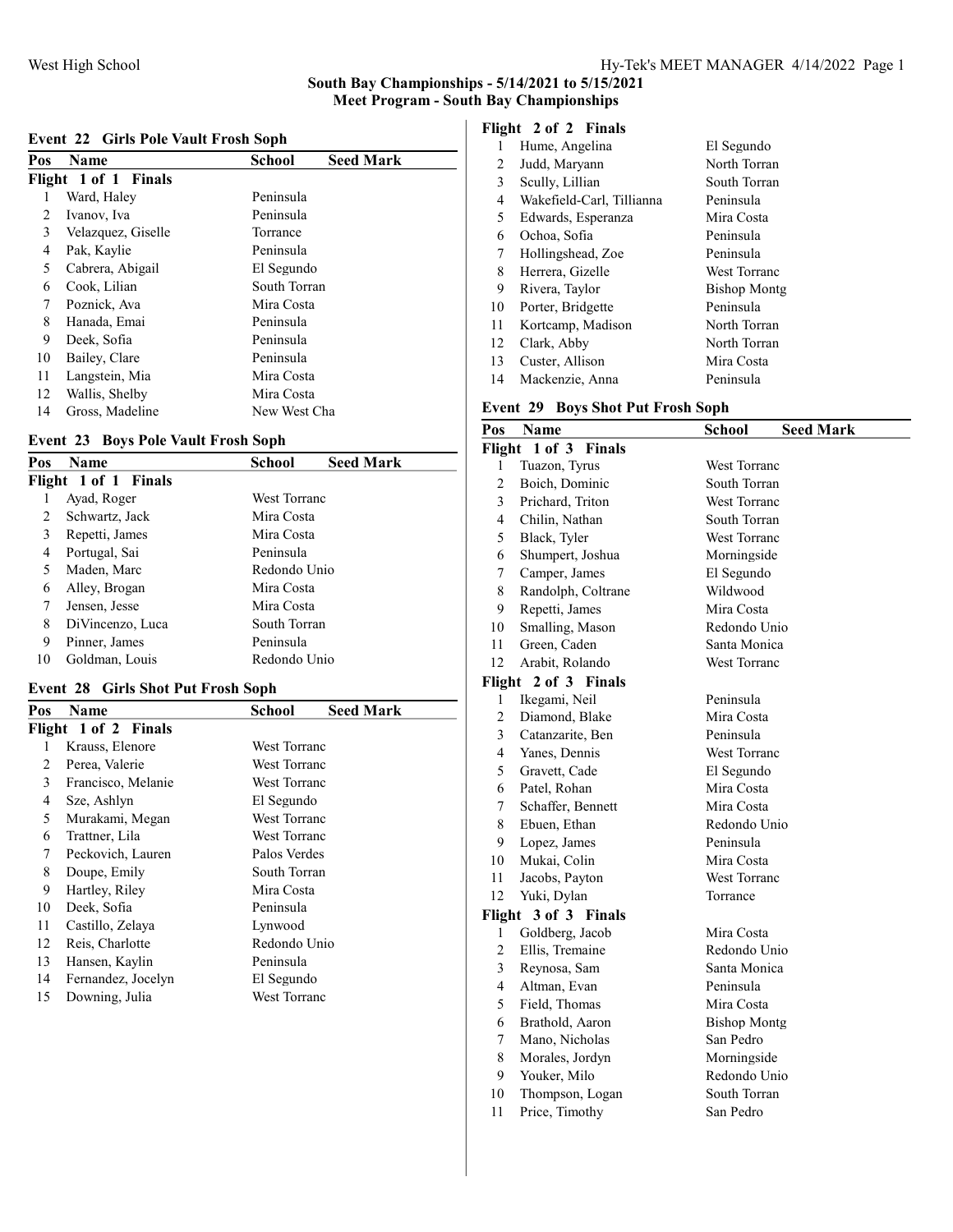| Pos    | Name                 | <b>Seed Mark</b><br>School |
|--------|----------------------|----------------------------|
|        | Flight 1 of 2 Finals |                            |
| 1      | Krauss, Elenore      | West Torranc               |
| 2      | Perea, Valerie       | <b>West Torranc</b>        |
| 3      | Sze, Ashlyn          | El Segundo                 |
| 4      | Murakami, Megan      | <b>West Torranc</b>        |
| 5      | Francisco, Melanie   | <b>West Torranc</b>        |
| 6      | Doupe, Emily         | South Torran               |
| 7      | Trattner, Lila       | <b>West Torranc</b>        |
| 8      | Hansen, Kaylin       | Peninsula                  |
| 9      | Judd, Maryann        | North Torran               |
| 10     | Custer, Allison      | Mira Costa                 |
| 11     | Scully, Lillian      | South Torran               |
| 12     | Tavai, Serena        | Redondo Unio               |
| Flight | 2 of 2 Finals        |                            |
| 1      | Edwards, Esperanza   | Mira Costa                 |
| 2      | Kortcamp, Madison    | North Torran               |
| 3      | Hartley, Riley       | Mira Costa                 |
| 4      | Herrera, Gizelle     | <b>West Torranc</b>        |
| 5      | Downing, Julia       | West Torranc               |
| 6      | Reis, Charlotte      | Redondo Unio               |
| 7      | Hume, Angelina       | El Segundo                 |
| 8      | Rivera, Taylor       | <b>Bishop Montg</b>        |
| 9      | Clark, Abby          | North Torran               |
| 10     | Deek, Sofia          | Peninsula                  |
| 11     | Hollingshead, Zoe    | Peninsula                  |

### Event 30 Girls Discus Throw Frosh Soph

### Event 31 Boys Discus Throw Frosh Soph

| Pos | Name                 | <b>Seed Mark</b><br>School |
|-----|----------------------|----------------------------|
|     | Flight 1 of 2 Finals |                            |
| 1   | Arabit, Rolando      | West Torranc               |
| 2   | Mukai, Colin         | Mira Costa                 |
| 3   | Chilin, Nathan       | South Torran               |
| 4   | Patel, Rohan         | Mira Costa                 |
| 5   | Smalling, Mason      | Redondo Unio               |
| 6   | Ebuen, Ethan         | Redondo Unio               |
| 7   | Altman, Evan         | Peninsula                  |
| 8   | Youker, Milo         | Redondo Unio               |
| 9   | Gravett, Cade        | El Segundo                 |
|     | Flight 2 of 2 Finals |                            |
| 1   | Yuki, Dylan          | Torrance                   |
| 2   | Ellis, Tremaine      | Redondo Unio               |
| 3   | Reynosa, Sam         | Santa Monica               |
| 4   | Jacobs, Payton       | <b>West Torranc</b>        |
| 5   | Boich, Dominic       | South Torran               |
| 6   | Field, Thomas        | Mira Costa                 |
| 7   | Thompson, Logan      | South Torran               |
| 8   | Yanes, Dennis        | West Torranc               |
|     |                      |                            |

Event 32 Girls 1600 Meter Run Saturday

|                | Shis 1999 Meter Run Satur aa j<br><b>Lane Name</b> |                            |
|----------------|----------------------------------------------------|----------------------------|
|                | Section 1 of 3 Finals                              | <b>Seed Time</b><br>School |
| 1              | Barrera, Stephanie                                 | Sun Valley M               |
| $\overline{c}$ | Rivera Perez, Yarixa                               | San Pedro                  |
| 3              | Anderson, Ashley                                   | Torrance                   |
| 4              | Henderson, Alexis                                  | Lakewood                   |
| 5              | Webster, Avi                                       | Torrance                   |
| 6              | Balderas, Christina                                | Sun Valley M               |
| 7              | Kingston, Sienna                                   | Mira Costa                 |
| 8              | Quinonez, Samantha                                 | Torrance                   |
| 9              | Harper, Danika                                     | Redondo Unio               |
| 10             | Lee, Amy                                           | Torrance                   |
| 11             | Dominguez, Aneth                                   | Sun Valley M               |
| 12             | Jang, Julia                                        | Torrance                   |
| 13             | Pichay, Sophie                                     | Redondo Unio               |
| 14             | Gomez, Maya                                        | Redondo Unio               |
| 15             | Arroyo, Isabella                                   | Torrance                   |
| 16             | Borges, Delilah                                    | Torrance                   |
| 17             | Georgopoulos, Eleni                                | Torrance                   |
| 18             | Shaj, Shanaya                                      | Redondo Unio               |
| 19             | Jung, Kira                                         | Torrance                   |
| 20             | Pentkowska, Kate                                   | Palos Verdes               |
| 21             | Coronado, Criscia                                  | North Torran               |
| 22             | Nakamura, Audrey                                   | South Torran               |
| Section        | 2 of 3 Finals                                      |                            |
| 1              | Naylor, Reagan                                     | West Torranc               |
| 2              | Martinez, Isabella                                 | Torrance                   |
| 4              | Webster, Madelyn                                   | West Torranc               |
| 5              | Fernandez, Naomi                                   | San Pedro                  |
| 6              | Ceja, Maya                                         | North Torran               |
| 7              | Silsby, Jenssen                                    | Redondo Unio               |
| 8              | Lamas, Priscilla                                   | North Torran               |
| 9              | Chilel, Madeline                                   | Hawthorne                  |
| 10             | Todd, Sofia                                        | South Torran               |
| 11             | Dizon, Skye                                        | South Torran               |
| 12             | Kaneshige, Christy                                 | North Torran               |
| 13             | Aguilar, Delilah                                   | Redondo Unio               |
| 14             | Ross, Sophia                                       | South Torran               |
| 15             | Nishimura, Mia                                     | Redondo Unio               |
| 16             | Molina, Melanie                                    | Lakewood                   |
| 17             | Nathan, Ayra                                       | Mira Costa                 |
| 18             | Clavero, Madelyn                                   | Torrance                   |
| 19             | Perez Miramontes, Isabel                           | South Torran               |
| 20<br>21       | Poladian, Emily                                    | Redondo Unio<br>San Pedro  |
| 22             | Wright, Julianna<br>Morales, Ruby                  | Redondo Unio               |
| 23             | Napier, Petra                                      | Redondo Unio               |
|                |                                                    |                            |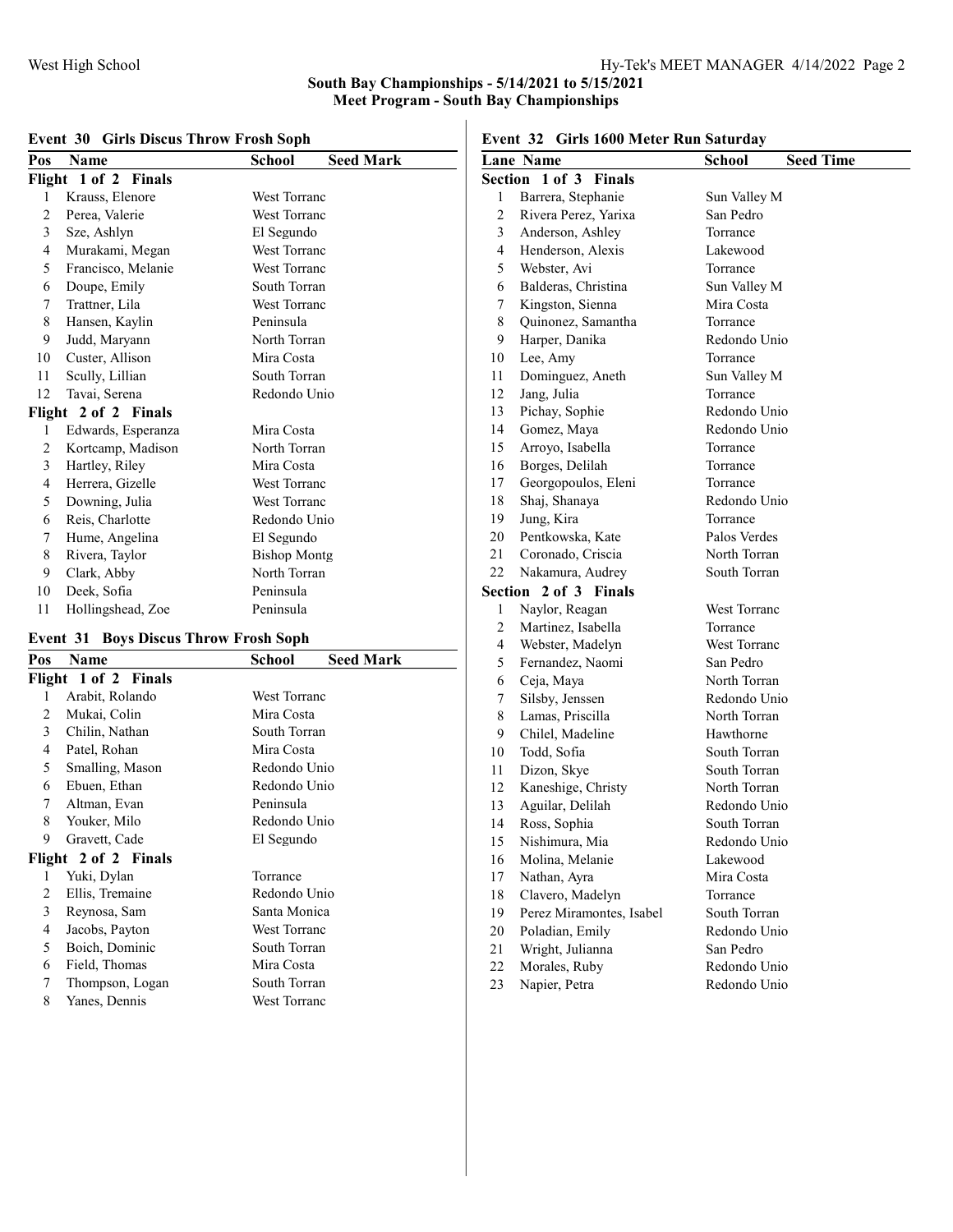### Section 3 of 3 Finals...(Event 32 Girls 1600 Meter Run Satur

| 1              | Solheim, Reiley      | <b>Bishop Montg</b> |
|----------------|----------------------|---------------------|
| 2              | Puterbaugh, Ellen    | Redondo Unio        |
| $\mathfrak{Z}$ | Lopez, Katherine     | <b>Bishop Montg</b> |
| 4              | Senelick, Ella       | Venice              |
| 5              | Dugmore, Elaine      | North Torran        |
| 6              | Coppola, Ava         | Palos Verdes        |
| 7              | Quang, Amanda        | Lakewood            |
| 8              | Russo, Noah          | <b>West Torranc</b> |
| 9              | Bandara, Nipunika    | <b>West Torranc</b> |
| 10             | Segovia, Valentina   | Torrance            |
| 11             | Tamura, Paige        | Torrance            |
| 12             | Searer, Abby         | Mira Costa          |
| 13             | Martinez, Reese      | <b>West Torranc</b> |
| 14             | Harasaki, Kiara      | <b>West Torranc</b> |
| 15             | Villacorta, Jaslyn   | Torrance            |
| 16             | Chung, Madelyn       | South Torran        |
| 17             | Maille, Brooke       | South Torran        |
| 18             | Goodin, Sydney       | Lakewood            |
| 19             | Sowders, Adriana     | Redondo Unio        |
| 20             | Takara, Emi          | Culver City         |
| 21             | Yonekawa, Kayla      | Torrance            |
| 22             | Rivas, Hailey        | Torrance            |
| 23             | Gibson, Katherine    | Torrance            |
| 24             | Amatayakul, Nasaporn | Torrance            |
|                |                      |                     |

| Event 33 Boys 1600 Meter Run Saturday |                       |                                   |  |
|---------------------------------------|-----------------------|-----------------------------------|--|
|                                       | <b>Lane Name</b>      | <b>Seed Time</b><br><b>School</b> |  |
|                                       | Section 1 of 5 Finals |                                   |  |
| 1                                     | McClain, Mason        | <b>West Torranc</b>               |  |
| $\overline{c}$                        | Cohen, Jacob          | Mira Costa                        |  |
| 3                                     | Marin, Charlie        | Santa Monica                      |  |
| 4                                     | Kenneally, Nicholas   | <b>Bishop Montg</b>               |  |
| 5                                     | Ponsar-Meade, Jude    | Lakewood                          |  |
| 6                                     | Tyler, Aidan          | Peninsula                         |  |
| 7                                     | Johnson, Heath        | Palos Verdes                      |  |
| 8                                     | Jones, Charlie        | Palos Verdes                      |  |
| 9                                     | Lafuente, Diego       | South Torran                      |  |
| 10                                    | Rocha, Leonardo       | Torrance                          |  |
| 11                                    | Yin, Samuel           | South Torran                      |  |
| 12                                    | Mison, Paolo          | Mary Star of                      |  |
| 14                                    | Geczi, Skyler         | South Torran                      |  |
| 15                                    | Montelongo, Angel     | Sun Valley M                      |  |
| 16                                    | Correia, Dante        | <b>Bishop Montg</b>               |  |
| 17                                    | Abel, Braden          | Redondo Unio                      |  |
| 18                                    | Chao-Mendozo, Matthew | South Torran                      |  |
| 19                                    | Machian, Thomas       | North Torran                      |  |
| 20                                    | Lee, Randy            | North Torran                      |  |
| 21                                    | Nomura, Josh          | South Torran                      |  |
| 22                                    | Mecozzi, Giannantonio | Palos Verdes                      |  |
| 23                                    | Vu, Harry             | North Torran                      |  |
| 24                                    | Shigemura, Josh       | <b>Bishop Montg</b>               |  |
| 25                                    | Gama, Drakonious      | Lakewood                          |  |
| 26                                    | Jung, Christian       | South Torran                      |  |
| 27                                    | Price, Jacob          | Torrance                          |  |
| 28                                    | Ross, Addison         | South Torran                      |  |
| 29                                    | Foley, Ryan           | Palos Verdes                      |  |
| 30                                    | Mehta, Mihir          | Peninsula                         |  |
| 31                                    | Duarte, Kris          | Palos Verdes                      |  |
| 32                                    | Lim, Jason            | Lakewood                          |  |
| 33                                    | Smith, Andrew         | West Torranc                      |  |
| 34                                    | Rosales, Pablo        | Hawthorne                         |  |
| 35                                    | Kunabara, Reid        | Culver City                       |  |
| 36                                    | Langton, Will         | Mira Costa                        |  |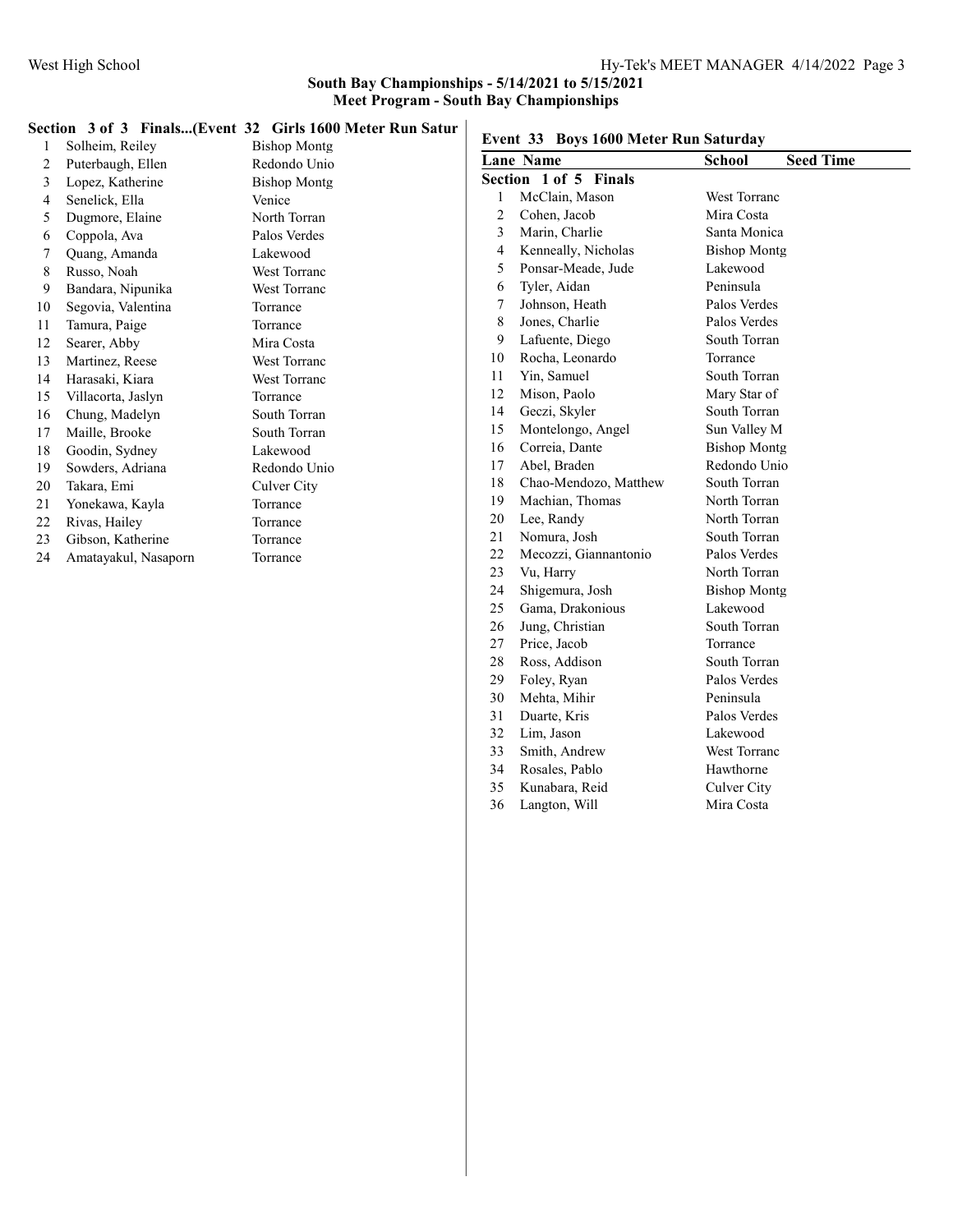|                |                            | Section 2 of 5 Finals(Event 33 Boys 1600 Meter Run Satur |        | Section 3 of 5 Finals    |                     |
|----------------|----------------------------|----------------------------------------------------------|--------|--------------------------|---------------------|
| 1              | Choi, Nathan               | Peninsula                                                | 1      | Diaz, Guillermo          | Sun Valley M        |
| $\overline{c}$ | Hirai, Masami              | Peninsula                                                | 2      | Harrell, Luke            | El Segundo          |
| 3              | Kim, Isaiah                | West Torranc                                             | 3      | Cruz, Sebastian          | Hawthorne           |
| 4              | Rod, Arvin                 | Palos Verdes                                             | 4      | Isella, Leonardo         | West Torranc        |
| 5              | Allen, Steele              | Mira Costa                                               | 5      | Eiland, Clayton          | South Torran        |
| 6              | Vegas, Xavier              | Culver City                                              | 6      | Esquivelzeta-Sohn, Julen | West Torranc        |
| 7              | Carstetter, Jett           | Peninsula                                                | $\tau$ | Vitt, Matthew            | Redondo Unio        |
| 8              | Delia, Luke                | Peninsula                                                | 8      | Nguyen, Dan              | Peninsula           |
| 9              | Gutierrez, Oscar           | Carson                                                   | 9      | Hughley, Evan            | South Torran        |
| 10             | Yarmand, Lucas             | Santa Monica                                             | 10     | Brook, Gabriel           | Redondo Unio        |
| 11             | Brannan, True              | <b>Bishop Montg</b>                                      | 11     | Yell, Matthew            | Lakewood            |
| 12             | Syed, Kavi                 | Redondo Unio                                             | 12     | Ayala, Andree            | Torrance            |
| 13             | Fernandez, Mathieu         | Palos Verdes                                             | 13     | York, Don                | Redondo Unio        |
| 14             | Roth, Tyler                | Peninsula                                                | 14     | Ott, Demarco             | San Pedro           |
| 15             | Crisp, Alan                | Lakewood                                                 | 15     | Nakamura, Logan          | South Torran        |
| 16             | Ahmed, Tarick              | Palos Verdes                                             | 16     | Yamakoshi, Spencer       | Culver City         |
| 17             | Ramirez, Sergio            | Lakewood                                                 | 17     | Tong, Mikah              | Torrance            |
| 18             | Cangro, Edan               | Lakewood                                                 | 18     | Switzer, scott           | <b>Bishop Montg</b> |
| 19             | Benitez-Santiago, Mateo (l | South Torran                                             | 19     | Seidel, Landon           | Peninsula           |
| $20\,$         | Falcon-Wong, Luis          | San Pedro                                                | 20     | Osborn, Trent            | Carson              |
| 21             | Feibig, Ricky              | <b>Bishop Montg</b>                                      | 21     | Flaherty, Ike            | Redondo Unio        |
| 22             | Rodriguez, Angel           | Torrance                                                 | 22     | Nakanishi, Ren           | Torrance            |
| 23             | Abraham, Danny             | South Torran                                             | 23     | Noa, Raphael             | Torrance            |
| 24             | Robles, Diego              | Culver City                                              | 24     | James, Ryan              | Mira Costa          |
| 25             | Serrano, Brandon           | San Pedro                                                | 25     | Shelton, Robert          | West Torranc        |
| 26             | Senthil Kumar, Dheeshith   | West Torranc                                             | 26     | Klein, Rowan             | Palos Verdes        |
| 27             | Vargas, Jack               | Peninsula                                                | 27     | Nishimura, Trent         | Culver City         |
| 28             | Fanselow, Dylan            | Santa Monica                                             | 28     | Eam, Jacob               | Lakewood            |
| 29             | Vu, Ervin                  | North Torran                                             | 29     | Taner, Emre              | Mira Costa          |
| 30             | DeLaTorre, Jackson         | Redondo Unio                                             | 30     | Amezcua, Gabriel         | Torrance            |
| 31             | Byrne, Ian                 | Palos Verdes                                             | 31     | Eastham, Gavin           | Torrance            |
| 32             | Ota, Rhys                  | Peninsula                                                | 32     | Kim, Jonathan            | Culver City         |
| 33             | Campos, Daniel             | Culver City                                              | 33     | Wen, Ethan               | West Torranc        |
| 34             | Oliver, Justin             | Redondo Unio                                             | 34     | Thomas, Joshua           | Redondo Unio        |
| 35             | Bholat, Abdulrehman        | North Torran                                             | 35     | Kordich, James           | Peninsula           |
| 36             | Estrada, Daniel            | Mira Costa                                               | 36     | Smith, Jagger            | West Torranc        |
| 37             | Choi, Jonathan             | South Torran                                             |        |                          |                     |
| 38             | Parker, Jacob              | Peninsula                                                |        |                          |                     |
| 39             | Murillo, Joshua            | Hawthorne                                                |        |                          |                     |
| 40             | Pescador, Ivan             | Lynwood                                                  |        |                          |                     |
| 41             | Schmitz, Sean              | Peninsula                                                |        |                          |                     |
| 42             | DeLay, Lucas               | <b>Bishop Montg</b>                                      |        |                          |                     |
| 43             | Srirambhatla, Aneesh       | West Torranc                                             |        |                          |                     |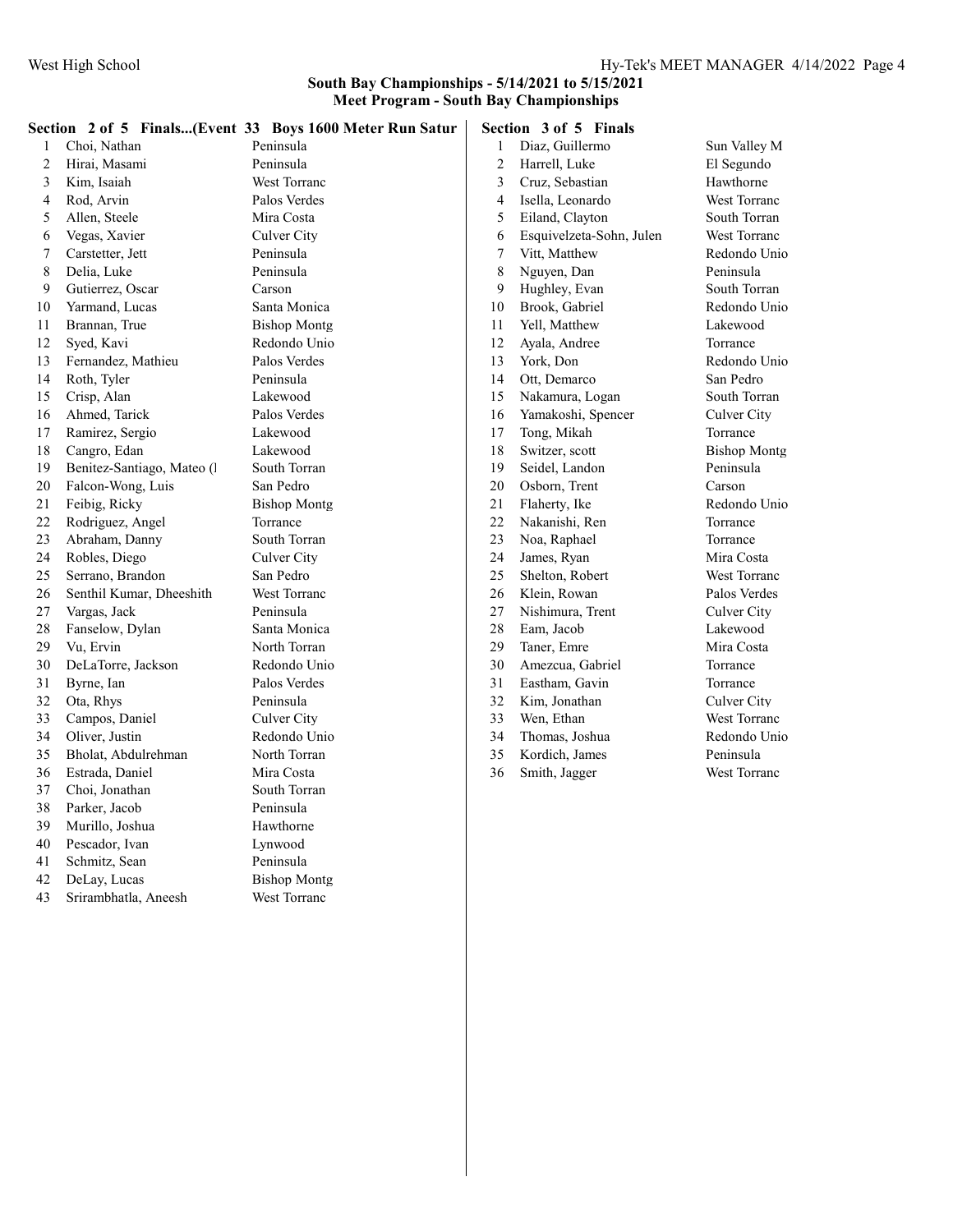## Section 4 of 5 Finals...(Event 33 Boys 1600 Meter Run Satur

|              | $\sim$ 0. $\sim$ 1 mansion $\sim$  | <b>DOVE TOOD THEIR</b> |
|--------------|------------------------------------|------------------------|
| 1            | O'Connor, Joseph                   | Palos Verdes           |
| 2            | Ramirez, Naithen                   | Lakewood               |
| 3            | Schantz, Otto                      | Mira Costa             |
| 4            | Rogan, Joaquin                     | San Pedro              |
| 5            | Crocker, Ian                       | Torrance               |
| 6            | Hamilton, Brandon                  | South Torran           |
| 7            | Kishaba, Evan                      | North Torran           |
| 8            | Goltra, Sean                       | Lakewood               |
| 9            | Haynes, Tobin                      | Mira Costa             |
| 10           | Simon, Charles                     | Venice                 |
| 11           | Carlow, Ryan                       | Venice                 |
| 12           | Conlon, Sean                       | Palos Verdes           |
| 13           | Quintero-Osborne, Daniel           | Culver City            |
| 14           | Wiemels, Jason                     | Peninsula              |
| 15           | Qatto, Gabriel                     | Redondo Unio           |
| 16           | Nakano, Tyler                      | South Torran           |
| 18           | Carrillo, Josh                     | North Torran           |
| 19           | Stefanski-Hall, Thaddeus           | Venice                 |
| 20           | Crow, Kainoa                       | Mira Costa             |
| 21           | Reeder, Nicholas                   | Torrance               |
| 22           | Miyata, Ryan                       | North Torran           |
| 23           | Barbosa, Bradley                   | Peninsula              |
| 24           | Weiss, Jack                        | Mira Costa             |
| 25           | Cartmill, Matthew                  | Palos Verdes           |
| 27           | Ahmadi, Zach                       | Palos Verdes           |
| 28           | Membribes, Kristian                | West Torranc           |
|              |                                    |                        |
| 29           |                                    | Redondo Unio           |
| 30           | Carson, Paul                       | South Torran           |
|              | Cozadd, Augustin                   |                        |
| Section<br>1 | 5 of 5 Finals                      | Mira Costa             |
| 2            | Graham, Jude<br>Ito, Evan          | North Torran           |
| 3            |                                    | Venice                 |
| 4            | Martinez, Gerardo                  | Mira Costa             |
| 5            | James, Justin                      | Santa Monica           |
| 7            | Martinez, Braulio                  | Torrance               |
| 8            | Inoue, Koichi<br>Livingston, Lucas | Redondo Unio           |
| 9            | Jasso, Cruz                        | South Torran           |
| 10           | Torrellas, Joshua                  | Redondo Unio           |
| 11           | Montano, Jose                      | Redondo Unio           |
| 12           | Chartier, Jackson                  | El Segundo             |
| 14           | Aflalo, Ryan                       | Redondo Unio           |
| 15           | Ramirez, Andres                    | Torrance               |
| 16           | Valdez, Isidro                     | Sun Valley M           |
| 17           | Grenier, Gavin                     | Peninsula              |
| 18           | Deley, Anthony                     | Peninsula              |
| 19           | Cho, Luke                          | South Torran           |
| 20           | Boardman, Marco                    | Palos Verdes           |
| 21           | Kagan, Spencer                     | Santa Monica           |
| 22           | Booth, Dylan                       | Peninsula              |
| 23           | Fukumoto, Kyle                     | Mira Costa             |
| 24           | Kubitz, Aiden                      | Mira Costa             |
| 25           | Sedillos, Jack                     | Peninsula              |

### Event 55 Girls Pole Vault Varsity

| Pos | Name                      | <b>Seed Mark</b><br>School |
|-----|---------------------------|----------------------------|
|     | Flight 1 of 1 Finals      |                            |
|     | Lee, Joah                 | Mira Costa                 |
| 2   | Caveney, Kacie            | West Torranc               |
| 3   | Seitz, Cassidy            | Marlborough                |
| 4   | Olmstead, Avrianna        | Torrance                   |
| 5   | Cordts, Alyssa            | South Torran               |
| 6   | Torres, Natalia           | West Torranc               |
| 7   | Knollenberg, Claire       | Mira Costa                 |
| 8   | Amen, Madeline            | Marlborough                |
| 9   | Brennan, Camilla          | Redondo Unio               |
| 10  | Elhaik, Madison           | Chadwick                   |
| 11  | Villain, Francesca        | Peninsula                  |
| 12  | Wakefield-Carl, Tillianna | Peninsula                  |
| 14  | Amescua, Valentina        | Laces LA (Ce               |

### Event 56 Boys Pole Vault Varsity

| Pos | Name                 | <b>School</b>       | <b>Seed Mark</b> |
|-----|----------------------|---------------------|------------------|
|     | Flight 1 of 1 Finals |                     |                  |
| 1   | Bukowski, Michael    | South Torran        |                  |
| 2   | Aguirre, Jacob       | Torrance            |                  |
| 3   | Choi, Benjamin       | <b>West Torranc</b> |                  |
| 4   | Newton, Dylan        | South Torran        |                  |
| 5   | Lin, Derwei          | Torrance            |                  |
| 6   | Fazeli, Artin        | Redondo Unio        |                  |
| 7   | Okada, Dylan         | Peninsula           |                  |
| 8   | Chiet, Max           | El Segundo          |                  |
| 9   | Ward, Zane           | Mira Costa          |                  |
| 10  | Rothhammer, Ben      | Mira Costa          |                  |
| 11  | Rosales, Isaac       | Torrance            |                  |
| 12  | Watkins, Winston     | Redondo Unio        |                  |
| 13  | Pinner, John         | Peninsula           |                  |
| 14  | Tu, Carter           | South Torran        |                  |
| 15  | Shah, Kiran          | Mira Costa          |                  |
| 16  | Ciccarelli, Spencer  | North Torran        |                  |
| 17  | Whitten, Cole        | Peninsula           |                  |

### Event 61 Girls Shot Put Varsity

| Name                  | <b>Seed Mark</b><br>School |
|-----------------------|----------------------------|
|                       |                            |
| Messer, Jillian       | El Segundo                 |
| Gezalyan, Nathalie    | Sun Valley M               |
| Alumona, Ngozi        | Hawthorne                  |
| Hernando, Jaedn       | West Torranc               |
| Chepenik, Meena       | Redondo Unio               |
| Schwartz, Sydney      | Peninsula                  |
| Tavai, Serena         | Redondo Unio               |
| Mead, Ella            | Mira Costa                 |
| De La Rosa, Yasmin    | Sun Valley M               |
| Smalling, MaKenzie    | Redondo Unio               |
| Dahlstrom, California | El Segundo                 |
| Tauala, Keloa'alani   | San Pedro                  |
| Edmonds, Tatiana      | Redondo Unio               |
| Cole, Aneesa          | Palisades Ch               |
|                       | Flight 1 of 2 Finals       |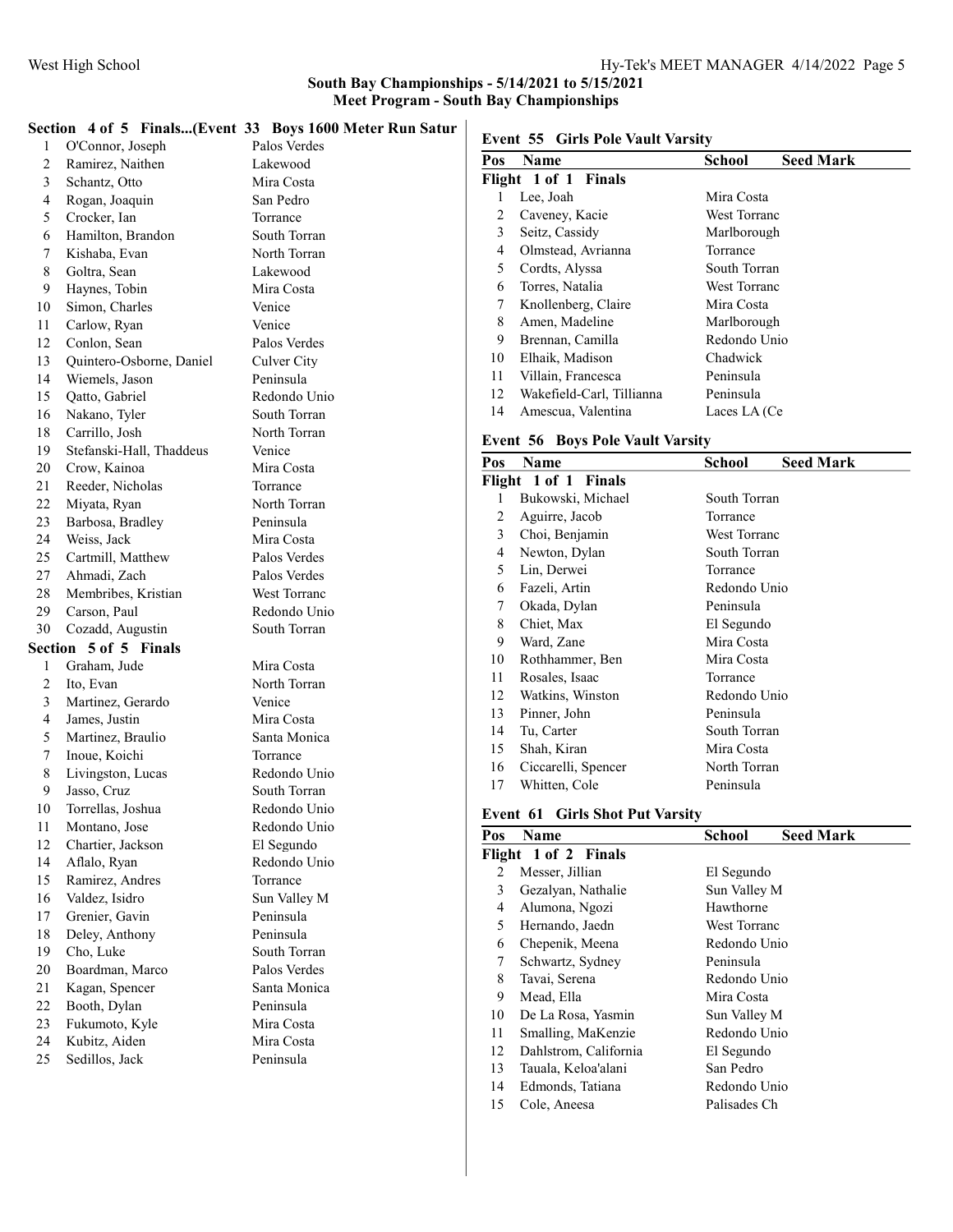### Flight 2 of 2 Finals...(Event 61 Girls Shot Put Varsity)

|    | Arrizon, Samantha | <b>Bell</b>         |
|----|-------------------|---------------------|
| 2  | Tovar, Brianna    | North Torran        |
| 3  | Segura, Giselle   | El Segundo          |
| 4  | Hurst, Mourgan    | Carson              |
| 5  | Harding, Candace  | Mira Costa          |
| 6  | Schwartz, Hailey  | Peninsula           |
| 7  | Walker, Naomi     | Torrance            |
| 8  | Deines, Jamie     | Redondo Unio        |
| 9  | Schwenke, Karli   | <b>Bishop Montg</b> |
| 10 | Mason, Indvia     | <b>Bishop Montg</b> |
| 11 | Brathold, Antonia | <b>Bishop Montg</b> |
| 12 | McGrew, Maddisyn  | El Segundo          |
| 13 | Cannon, Jazzmine  | Carson              |
| 14 | Monson, Mackenzie | South Torran        |

### Event 62 Boys Shot Put Varsity

| Pos                  | Name                 | <b>School</b><br><b>Seed Mark</b> |  |
|----------------------|----------------------|-----------------------------------|--|
| Flight 1 of 6 Finals |                      |                                   |  |
| 1                    | Jackson, Percy       | Venice                            |  |
| 2                    | White, Le'Andre      | Hawthorne                         |  |
| 3                    | Smitham, Sky         | Peninsula                         |  |
| 4                    | Angel, Favian        | Sun Valley M                      |  |
| 5                    | Widmer, Wil          | Mira Costa                        |  |
| 6                    | Linder, Mason        | El Segundo                        |  |
| 7                    | Ibarra, Nathaniel    | El Segundo                        |  |
| 8                    | Gershovich, Jonah    | Wildwood                          |  |
| 9                    | Watson, Benjamin     | San Pedro                         |  |
| 10                   | Franck-Love, Michael | Mira Costa                        |  |
| 11                   | Nichols, James       | <b>Bishop Montg</b>               |  |
| 12                   | Osorio, Andres       | Peninsula                         |  |
| Flight 2 of 6 Finals |                      |                                   |  |
| 1                    | Hunter, Dylan        | Palos Verdes                      |  |
| 2                    | Brown, Garrett       | Mira Costa                        |  |
| 3                    | Kaufman, James       | Redondo Unio                      |  |
| 4                    | Lin, Evan            | Venice                            |  |
| 5                    | Ikegami, Nathan      | Peninsula                         |  |
| 6                    | Warner, Fabian       | Hawthorne                         |  |
| 7                    | Osterkamp, Luke      | Mira Costa                        |  |
| 8                    | Felix, Fernando      | El Segundo                        |  |
| 9                    | Signorelli, Nick     | Mira Costa                        |  |
| 10                   | Nguyen, Jonathan     | Mira Costa                        |  |
| 11                   | Leiva, Edward        | El Segundo                        |  |
| 12                   | Romero, Jeffrey      | Hawthorne                         |  |

# Flight 3 of 6 Finals

| 1                       | Cahue, Evan             | San Pedro           |
|-------------------------|-------------------------|---------------------|
| $\overline{2}$          | Navarro, Richard        | Venice              |
| 3                       | Hernandez, Aidan        | El Segundo          |
| 4                       | Ward, Elliot            | North Torran        |
| 5                       | Rojas, Andy             | Sun Valley M        |
| 6                       | Morris, Ryan            | Hawthorne           |
| 7                       | Grzesek, James          | Mira Costa          |
| 8                       | Balog, Caleb            | Peninsula           |
| 9                       | Venzon, Dylan           | San Pedro           |
| 10                      | White, Jaylen           | South Torran        |
| 11                      | Schwartz, Evan          | Peninsula           |
| 12                      | Islas, Diego            | North Torran        |
| Flight                  | 4 of 6 Finals           |                     |
| 1                       | Kraskouskas, Matt       | Mira Costa          |
| $\overline{c}$          | Kerekes, Caleb          | South Torran        |
| 3                       | Bae, Sean               | <b>West Torranc</b> |
| 4                       | Razon, Owen             | Mira Costa          |
| 5                       | Narvaez, Brayan         | Hawthorne           |
| 6                       | Rivera, Kyle            | Mira Costa          |
| 7                       | Silva, Isaiah           | North Torran        |
| 8                       | Shafner, Jaylen         | Lawndale            |
| 9                       | Demoner, Adam           | Palos Verdes        |
| 10                      | Sanchez, Jeremiah       | Lawndale            |
| 11                      | Widmer, Wes             | Mira Costa          |
| 12                      | Hernandez, Justin       | <b>Bishop Montg</b> |
| Flight                  | 5 of 6 Finals           |                     |
| 1                       | Herrera, Carlos         | <b>West Torranc</b> |
| $\overline{2}$          | Hoover, Jeremy          | El Segundo          |
| $\overline{3}$          | Montelongo, Christian   | Sun Valley M        |
| 4                       | Imamura, Sean           | Peninsula           |
| 5                       | Failla, Grayson         | Torrance            |
| 6                       | Ojei, Jesse             | South Torran        |
| 7                       | Young, Emerson          | Mira Costa          |
| 8                       | Higginbothom, Mathew    | El Segundo          |
| 9                       | Cantila-Lanuza, Justin  | Torrance            |
| 10                      | Looney, Daniel          | Carson              |
| 11                      | Van Gieson, John        | Peninsula           |
| Flight                  | 6 of 6<br><b>Finals</b> |                     |
| 1                       | Obodoagha, Peter        | Lawndale            |
| $\overline{\mathbf{c}}$ | Lara, Gio               | <b>Bishop Montg</b> |
| 3                       | Gagajena, Russell       | Torrance            |
| $\overline{4}$          | Dixon, Roman            | South Torran        |
| 5                       | Jenkins, Ethan          | Santa Monica        |
| 6                       | Chavez, Nathaniel       | Torrance            |
| 7                       | McClain, Scott          | Redondo Unio        |
| 8                       | Glasgow, Murphy         | Mira Costa          |
| 9                       | Albers, Nathan          | Torrance            |
| 10                      | McKenna, Andrew         | Redondo Unio        |

11 Fowler, Mar'Agen Hamilton